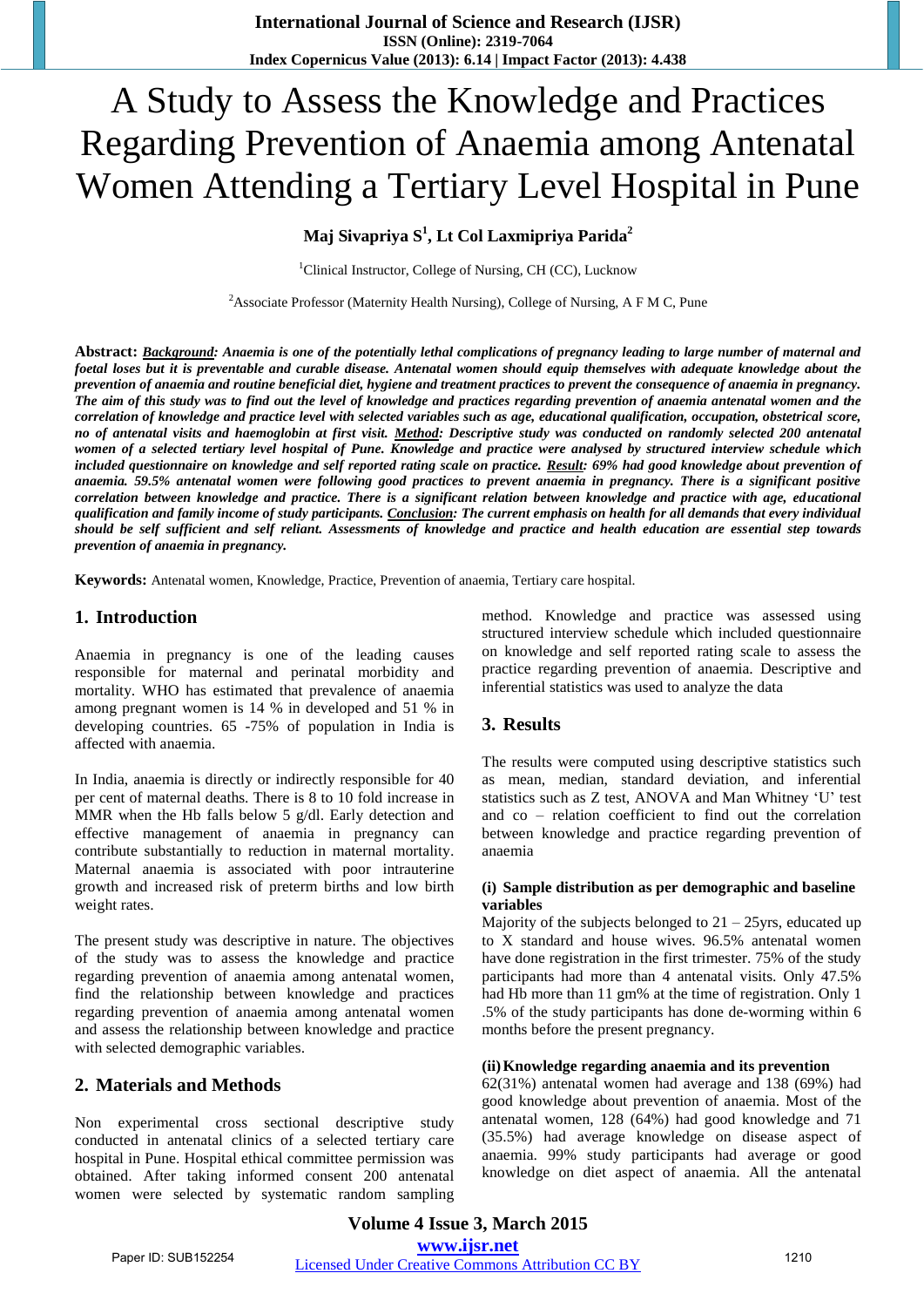women had average or above average knowledge regarding prophylactic treatment of anaemia.



**Figure 1:** Distribution of antenatal women based on knowledge score



| Various aspects of anaemia               | No of antenatal | $\%$ |
|------------------------------------------|-----------------|------|
|                                          | women $(f)$     |      |
| Anaemia is reduced level of Haemoglobin  | 122             | 61   |
| Minimum Hb required during pregnancy is  | 97              | 48.5 |
| $11$ gm/dl                               |                 |      |
| Birth spacing should be minimum 2 yrs    | 189             | 94.5 |
| Anaemia can be prevented by iron rich    | 199             | 99.5 |
| food and iron tablets                    |                 |      |
| Lemon increases iron absorption          | 10              | .5   |
| Jaggery is the richest source of iron    | 150             | 75   |
| Iron tablets prevent anaemia             | 189             | 94.5 |
| Continue iron tablets till 6 weeks after | 33              | 16.5 |
| delivery                                 |                 |      |
| Antenatal registration has to be done    | 199             | 99.5 |
| within 3 months                          |                 |      |

## **(iii) Practice regarding anaemia and its prevention**

All the antenatal women were in the category of average or good practice. 119 (59.5%) antenatal women were following good practices to prevent anaemia in pregnancy. Average practices were found in 81 (40.5%) antenatal women.



**Figure 2:** Distribution of practice score among antenatal women in study group

Detailed analysis revealed that majority of the women followed beneficial practices such as including green leafy vegetables and jaggery in diet, using iron utensils, hand washing before meals and after defecation, following regular antenatal visits and drug compliance. The data showed that most of women were taking iron and calcium tablets together or with milk products. Only 1.5% women have done de-worming.

| <b>Table 2:</b> Distribution of antenatal mothers according to |
|----------------------------------------------------------------|
| practices regarding diet, $n = 200$                            |

| <b>Diet Practices</b>    | Beneficial practices |                                           | Non beneficial |               |  |  |  |
|--------------------------|----------------------|-------------------------------------------|----------------|---------------|--|--|--|
|                          |                      |                                           | practices      |               |  |  |  |
|                          |                      | Frequency Percentage Frequency Percentage |                |               |  |  |  |
| Made improvement in      | 156                  | 78                                        | 44             | 22            |  |  |  |
| meal pattern in          |                      |                                           |                |               |  |  |  |
| pregnancy                |                      |                                           |                |               |  |  |  |
| Use iron utensils for    | 110                  | 55                                        | 90             | 45            |  |  |  |
| cooking                  |                      |                                           |                |               |  |  |  |
| Includes jaggery in diet | 142                  | 71                                        | 58             | 29            |  |  |  |
| Includes green leafy     | 196                  | 98                                        | 4              | $\mathcal{L}$ |  |  |  |
| vegetables in diet       |                      |                                           |                |               |  |  |  |
| Skip meals               | 182                  | 91                                        | 18             | 9             |  |  |  |
| Habit of eating mud and  | 185                  | 92.5                                      | 15             | 7.5           |  |  |  |
| charcoal                 |                      |                                           |                |               |  |  |  |
| Avoid iron rich food     | 157                  | 78.5                                      | 43             | 21.5          |  |  |  |

**Table 3:** Distribution of antenatal women according to  $p_{\text{max}}$  treatment,  $N = 200$ 

| <b>Treatment</b>             | No of     | Percentage |  |
|------------------------------|-----------|------------|--|
|                              | antenatal |            |  |
|                              | women     |            |  |
| Regular antenatal visits     | 197       | 98.5       |  |
| Intake of iron tablets       | 169       | 84.5       |  |
| Take Vitamin C tablets along | 3         | 1.5        |  |
| with iron tablets            |           |            |  |
| Take iron tablets with lemon |           | 0.5        |  |
| u <sub>1</sub> ce            |           |            |  |



**Figure 3:** Distribution of antenatal women according to non beneficial treatment practices

67 (33.5%) of antenatal women were taking iron and calcium tablets together. 58 (29%) of women were taking iron tablets with milk products that inhibits absorption of iron.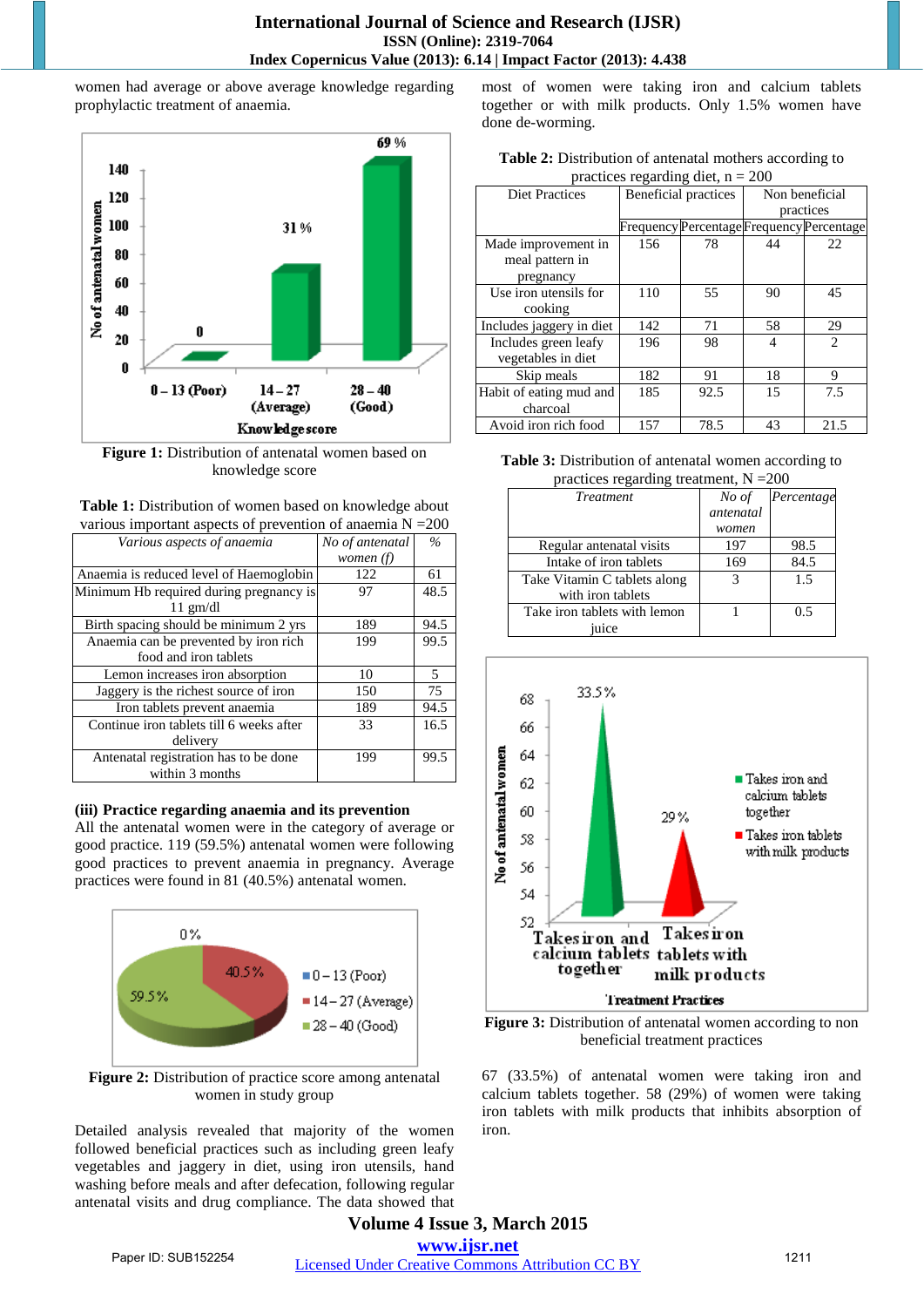**(iv) Association between knowledge & practice regarding prevention of anaemia** 

There was significant positive correlation between knowledge and practice score among the subjects ( $r = +$ 0.41) with p <0.01 implying that as knowledge increased , the practice is also proportionally increased .



## **(v) Association between knowledge and practice with selected variables**

There is significant relation between knowledge and practice with age, educational qualification, family income i.e., p  $\leq 0.05$ . But there was no statistically significant association between knowledge and practice with obstetrical score, number of antenatal visits and haemoglobin on registration as p value  $>0.05$ 

# **4. Interpretation and Conclusion**

This was a cross sectional descriptive study to assess the knowledge and practice regarding prevention of anaemia among antenatal women. All the participants were having average and above knowledge and practice regarding diet and disease aspect. There is positive correlation between knowledge and practices among study subjects. Knowledge and practice comparison with selected demographic data strongly emphasis that there is increase in knowledge and practice according to age, education qualification and family income. No correlation of knowledge and practice was found with selected variables such as obstetrical score, no of antenatal visit, Hb during first visit in study group.

The findings were supported by a study conducted by Massawe S, Urass E, Lindmark G, Nystrom L in Dar-es-Salaam strongly support the present study findings that 88% of the subjects considered anaemia as a major health problem and 85% were aware of the causes and ways of preventing anaemia. 90% were aware of the advantages of early booking for antenatal care. The most frequently mentioned causes of anaemia were related to nutrition while intestinal parasites were mentioned by a few women .

The present study highlighted the importance of providing information to all the antenatal women in the clinics regarding beneficial and non beneficial practices to prevent anaemia in pregnancy. Even though drug compliance was good, faulty drug intake habits such as taking iron and calcium tablets together or with milk decreased the absorption and ultimately the desired outcome of the treatment. Only less number of the antenatal women has done de-worming before or during pregnancy. There should be mandatory preconception and antenatal counselling sessions of structured teachings to the antenatal women to identify the risk factors in pregnancy to reduce the enormous burden of anaemia in pregnancy.

The present study revealed that most of the antenatal women had average and good knowledge regarding diet and hygiene practices but they lag behind in knowledge and practice in prophylactic treatment to prevent anaemia. Hence the nurses must increase their efforts to impart more knowledge and create awareness on treatment to prevent anaemia in pregnancy. The current emphasis on health for all demands that every individual should be self sufficient and self reliant. There should be mandatory preconception and antenatal counselling sessions for the women to identify the risk factors in pregnancy and structured teachings to reduce the enormous burden of anaemia in pregnancy.

# **References**

- [1] WHO. Worldwide prevalence of anaemia 1993 2005. (Cited 2014 Jan 20). Available from: [http://apps.who.int/iris/bitstream/10665/43894/1/97892](http://apps.who.int/iris/bitstream/10665/43894/1/9789241596657_eng.pdf) [41596657\\_eng.pdf.](http://apps.who.int/iris/bitstream/10665/43894/1/9789241596657_eng.pdf)
- [2] Dr Samar K Basu. Anaemia in pregnancy. Health matters (document on the Internet) (cited 2014 Jan 10). [3] Available from
- delhimedicalcouncil.nic.in/anemiainpregnancy.pdf
- [4] United Nations Children's Fund, United Nations University, WHO. Iron deficiency anaemia, assessment, prevention and control a guide for programme managers. 2001.
- [5] World Health Organisation. Antenatal care. (Cited 2014 Jan 13). Available from [http://www.who.int/pmnch/media/publications/aonsect](http://www.who.int/pmnch/media/publications/aonsectionIII.2pd) [ionIII.2pd](http://www.who.int/pmnch/media/publications/aonsectionIII.2pd)
- [6] Park K. Preventive and social medicine. 22<sup>nd</sup> edition. Jabalpur: M/s Banarsidas Bhanot publishers; 2013. Page no 840
- [7] Planning Commission. Tenth Five-Year Plan. Sectoral Policies and Programmes. Nutrition. Government of India. New Delhi. 2003-2007. [cited 2013 Mar 15] Available at: http://planningcommission.nic.in/plans/planrel/fiveyr/1 0th/volume $2/v2$  ch3 3.pd f.
- [8] Sharma Anshu, Patnaik Rita, Garg Suman, Ramachandran Prema. Detection and management of anaemia in pregnancy in urban primary health care institution. Indian J Med Res. 2008; 128: 45 -51.
- [9] Agarwal K N, Agarwal D K, Sharma A, Sharma K, Prasad K, Kalita MC, et al Prevalence of anaemia in pregnant & lactating women in India . Indian J Med Res. 2004; 124 (2): 173 – 184.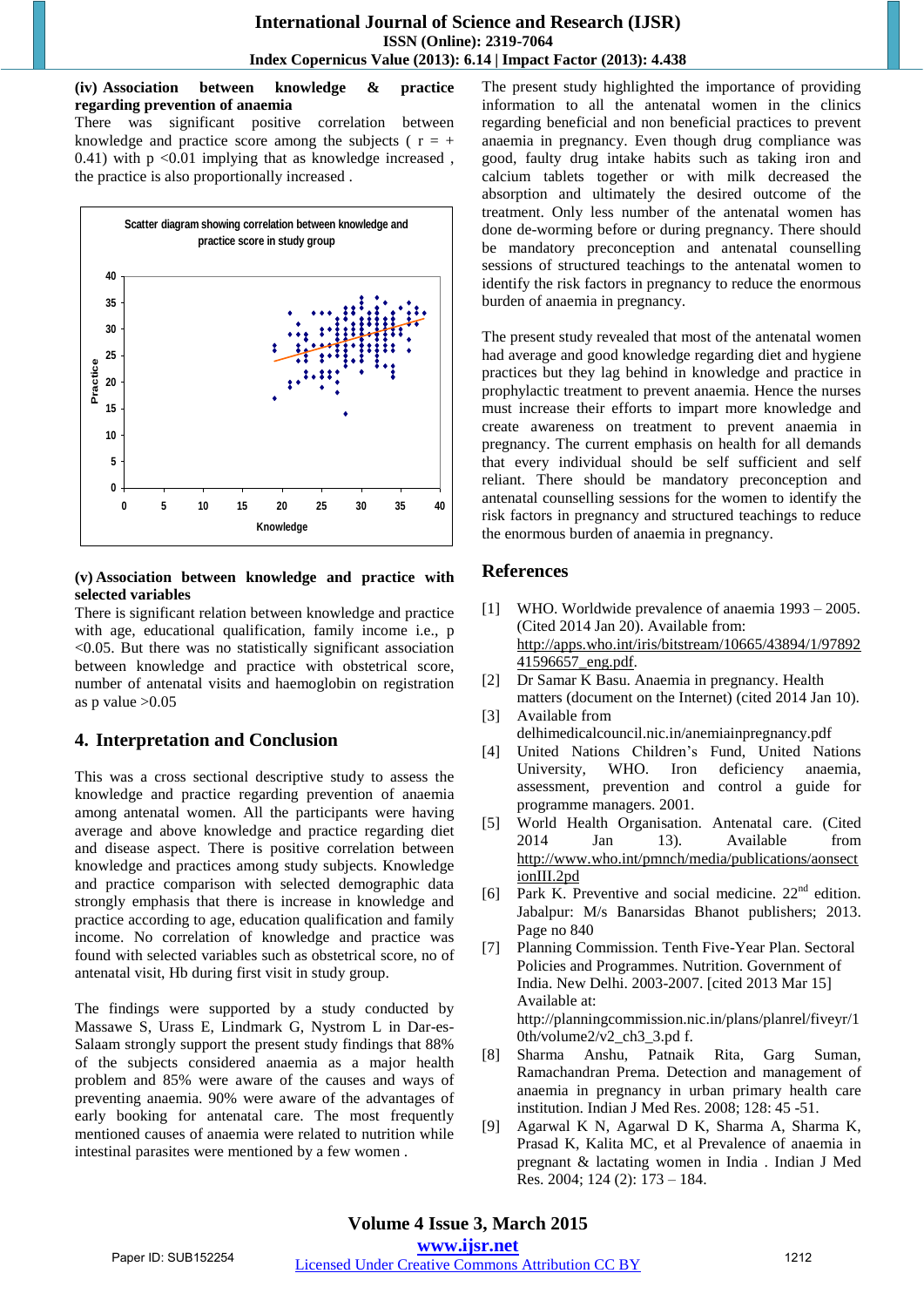## **International Journal of Science and Research (IJSR) ISSN (Online): 2319-7064 Index Copernicus Value (2013): 6.14 | Impact Factor (2013): 4.438**

- [10] National Family Health Survey-India 1998-99. 2003. Bombay: International Institute of Population Studies
- [11] Survey on Maternal Mortality Ratio. Report of Registrar General of India Sample Registration System (RGI –SRS) for 2007 -2009. Available from : censusindia.gov.in/vital statistics/SRS\_Bulletins/MMR
- [12] Global burden of disease report WHO 2002. Available from: [www.who.int/healthinfo/globalburden](http://www.who.int/healthinfo/globalburden) disease/estimates regional 2002.
- [13] Bruno Banoist, McLean Erin, Ines Egli, Cogswell Mary. WHO global database on anaemia. Worldwide prevalence of anaemia 1993 – 2005.
- [14] Kalaivani K. Prevalence and consequences of anaemia in pregnancy. Indian J Med Res. 2009; 130: 627 -633
- [15] National Family Health Survey of India 2.
- [16] Available from: www.rchiips.org/nfhs/nfhs2.s
- [17] Nugraheni S A, Dasuk D, Ismail D. Knowledge, attitude and practice of pregnant women in correlation with anaemia. 2004 (unpublished).
- [18] George Julia B. Nursing theories-the base for professional nursing practice.  $6<sup>th</sup>$  edn. South Asia: Dorling Kindersley (India) Pvt Ltd; 2011.
- [19] Marriner TA, Raile AM. Nursing theorists and their work. 5th ed. Sakraida T.Nola J. Pender. The Health Promotion Model. St Louis: Mosby; 2005
- [20] Suresh K Sharma.Nursing research and statistics. I edition. Elsevier publishers:2010.
- [21] Polit D F, Beck C T. Nursing research: generating and assessing evidence for nursing practice.  $8<sup>th</sup>$  edition. New Delhi. Wolters Kluwer: 2008.
- [22] The safe motherhood Initiative and beyond, WHO 2007. Available from: [www.who.int/bulletin/volumes/85/10/07-045963/en.](http://www.who.int/bulletin/volumes/85/10/07-045963/en)
- [23] The global burden of disease: 2004. [www.who.int/healthinfo/global](http://www.who.int/healthinfo/global) burden of disease /GBD\_report\_2004update.
- [24] K N Agarwal, D K Agarwal, Anshu Sharma. Anaemia in pregnancy interstate differences project funded by dept of Family welfare, GOI, Nutrition foundation of India
- [25] Kumar Pankaj, Pore Prasad, Patil Usha. Maternal anaemia and its impact on perinatal outcome in a tertiary care hospital of Pune, Maharashtra. Indian Journal of Basic & Applied Medical Research. 2012; 2(1): 111 -119.
- [26] Ghimire N, Pandey N. Knowledge and practice of mothers regarding the prevention of anaemia during pregnancy in teaching hospital, Kathmandu. Journal of Chitwan Medical College 2013; 3(5):14 -17.
- [27] Rae Galloway, Erin Dusch, Lesilie Elder, Endang Achadi, Ruben Grajeda, Jolly Rajratnam, et al. women's perception of iron deficiency anaemia and prevention and control in eight developing countries. Mother care project. 1991 -1998
- [28] Howyida S. Abd ElHameed1, Aziza I. Mohammed and Lamiaa T. Abd El Hameed. Effect of Nutritional Educational Guideline among pregnant women with Iron deficiency anaemia at Rural Area in Kalyobia. Life Science Journal. 2012; 9(2):1212-1216.
- [29] Sarin Jyoi, Podder Lily, Kumari Right, N Sujata. A study to determine the prevalence of anemia among registered antenatal mothers in MMIMS & R antenatal OPD with a view to develop and evaluate a planned

health education programme on prevention and management of anaemia in pregnancy in terms of knowledge and practices of antenatal mothers. Nursing and Midwifery Research Journal.2009.4 (2).39-50.

- [30] Ailinger L Rita, Jean B Moore, Lisa Pawloski, Lidya Ruth Zamora. Concepts of anaemia among low income Nicaraguan women. Revista Latino- American de Enfermagem.2009.17 (2).
- [31] Massawe S, Urassa E, Lindmark G, Nystrom L. Anaemia in pregnancy: perception of patients in Dares-Salaam. East Afr Med J. 1995 Aug 72(8); 498 -503
- [32] Myrada & St John's Medical College Bangalore,NRHM. Study of anaemia prevention and control among adolescent girls and pregnant women in three districts of karanataka: how sustainable ? how effective?. 2010. (unpublished)
- [33] Kalimbira A A, Mtimuni B M, Chilima DM. maternal knowledge and practices related to anaemia and iron supplementation in Rural Malawi : A cross sectional study. African Journal of food agriculture nutrition and development. 2009;9(1): 550 -564.
- [34] Mbule M A, Byaruhanga Y B, Kabahenda M, Lubowa A. Determinants of anaemia among pregnant women in rural Uganda. The international electronic journal of rural health and education. 2013; 13 (2259). Available at http: // [www.rrh.org.au.](http://www.rrh.org.au/)
- [35] Marwan Shehda Salama Mosleh. Awareness of anaemia among pregnant women at unrwa clinics in gaza strip. M Sc in Public health (Dissertation) Umeda international school of public health Sweden: Umea university 2010 (unpublished study)
- [36] Derbyshire E. Iron deficiency anaemia in pregnancy what are the solutions?. Nutrition and Food Science. 2010; 40 (6): 5.
- [37] Kaur Manmeet , Singh Kamaljeet. Effect of health education on knowledge, attitude and practices about anaemia among rural women in Chandigarh. Indian journal of community medicine. 2001; 26 (3):
- [38] Luzine Mirzoyan. Iron deficiency anaemia in pregnancy: Assessment of knowledge, attitudes and practices of pregnant women. Department of public health, American university of Armenia (Unpublished)
- [39] Manna Prabir kumar, De Debasis, Ghosh Ddebidas. Knowledge attitude and practices for antenatal care and delivery of the mothers of tea garden in Jalpaiguri and Darjeeling districts, West Bengal. National journal of community medicine. 2011 ; 2( 1): 4 -8
- [40] Gautam Virender, Bansal Yogesh, Taneja D K, Saha Renuka. Prevalence of anaemia amongst pregnant women and its socio demographic associates in a rural area of Delhi. Indian Journal of Community Medicine. 2002; 27 (4): 157 -160.
- [41] Viveki1 R G, Halappanavar A B, Viveki P R, Halki1 S B, Maled V S, Deshpande P . Prevalence of anaemia and its epidemiological determinants in pregnant women. Al Ame en J Med S c i. 2 012; 5 (3):216 -223.
- [42] Kerlinger N Fred. Foundations of behavioural research. 3rd edition. New York. Orlando Harcourt Brace and Company:1986; 15-25
- [43] Abdellah F G. Better patient care through nursing research. 2<sup>nd</sup> edition. New York. Macmillan company: 1979: 208 -209.